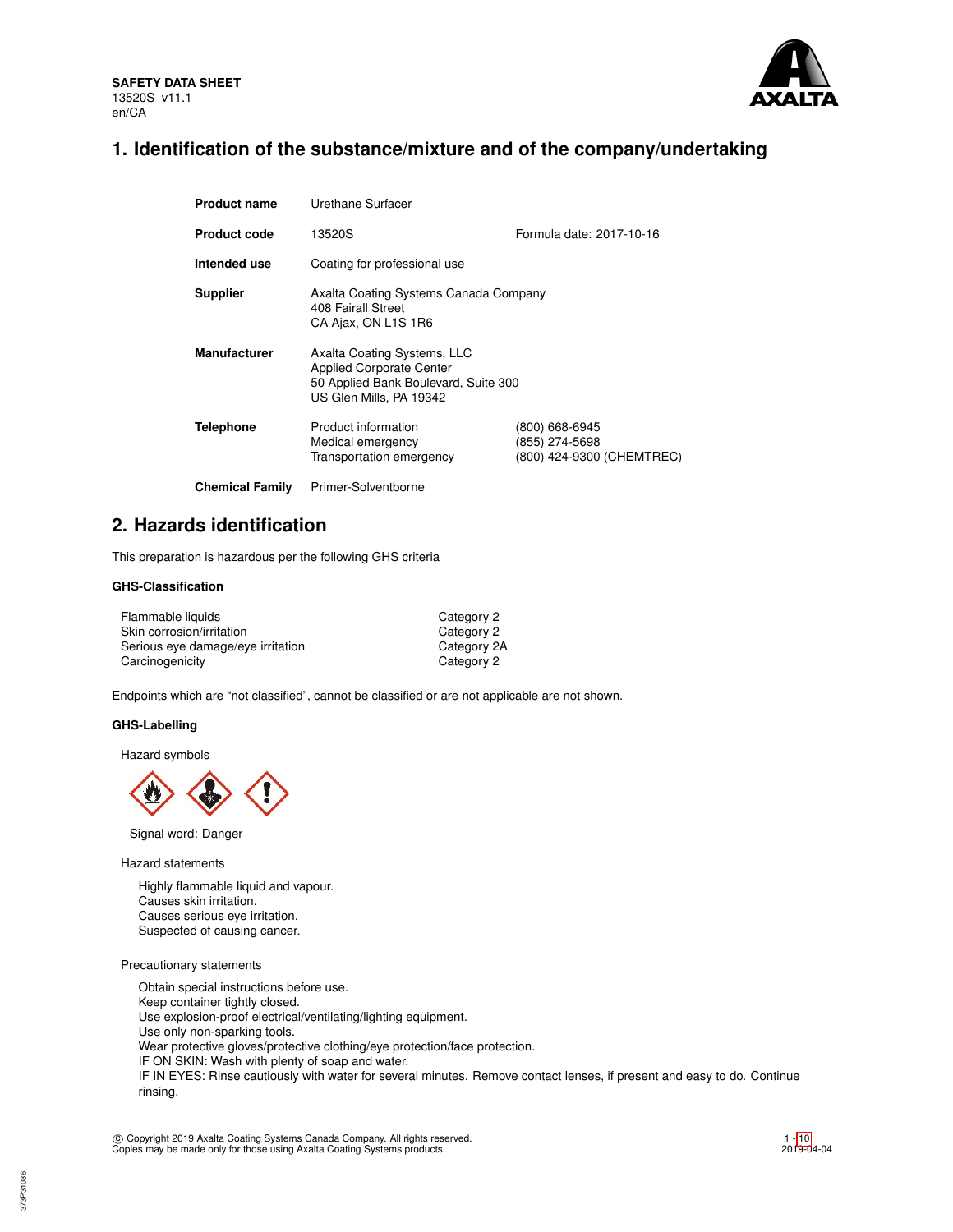

IF exposed or concerned: Get medical advice/ attention. Specific treatment (see supplemental first aid instructions on this label). If skin irritation occurs: Get medical advice/ attention. If eye irritation persists: Get medical advice/ attention. Store in a well-ventilated place. Keep cool. Store locked up. Dispose of contents/container in accordance with local regulations. Keep away from heat, hot surfaces, sparks, open flames and other ignition sources. No smoking. Ground and bond container and receiving equipment. Take action to prevent static discharges. IF ON SKIN (or hair): Take off immediately all contaminated clothing. Rinse skin with water or shower. Take off immediately all contaminated clothing and wash it before reuse.

#### **Other hazards which do not result in classification**

Intentional misuse by deliberately concentrating and inhaling the contents may be harmful or fatal.

**The following percentage of the mixture consists of ingredient(s) with unknown acute toxicity:** 0 %

## **3. Composition/information on ingredients**

Mixture of synthetic resins, pigments, and solvents

## **Components**

| CAS-No.    | Chemical name                 | Concentration |
|------------|-------------------------------|---------------|
| 13463-67-7 | Titanium dioxide              | 28.6%         |
| 1317-65-3  | Limestone (calcium carbonate) | $10 - 30\%$   |
| 67-64-1    | Acetone                       | $5 - 10%$     |
| 110-43-0   | Methyl amyl ketone            | $5 - 10%$     |
| 103-09-3   | 2-ethylhexyl acetate          | 1 - 5%        |
| 141-78-6   | Ethyl acetate                 | $1 - 5%$      |
| 1314-13-2  | Zinc oxide                    | 1 - 5%        |
| 123-92-2   | Isoamyl acetate               | $0.5 - 1.5%$  |
| 1330-20-7  | Xylene                        | $0.1 - 1.0\%$ |

Actual concentration ranges withheld as a trade secret. Non-regulated ingredients 20 - 30%

## **4. First aid measures**

#### **Eye contact**

Remove contact lenses. Irrigate copiously with clean, fresh water for at least 15 minutes, holding the eyelids apart. Seek medical advice.

#### **Skin contact**

Do NOT use solvents or thinners. Take off all contaminated clothing immediately. Wash skin thoroughly with soap and water or use recognized skin cleanser. If skin irritation persists, call a physician.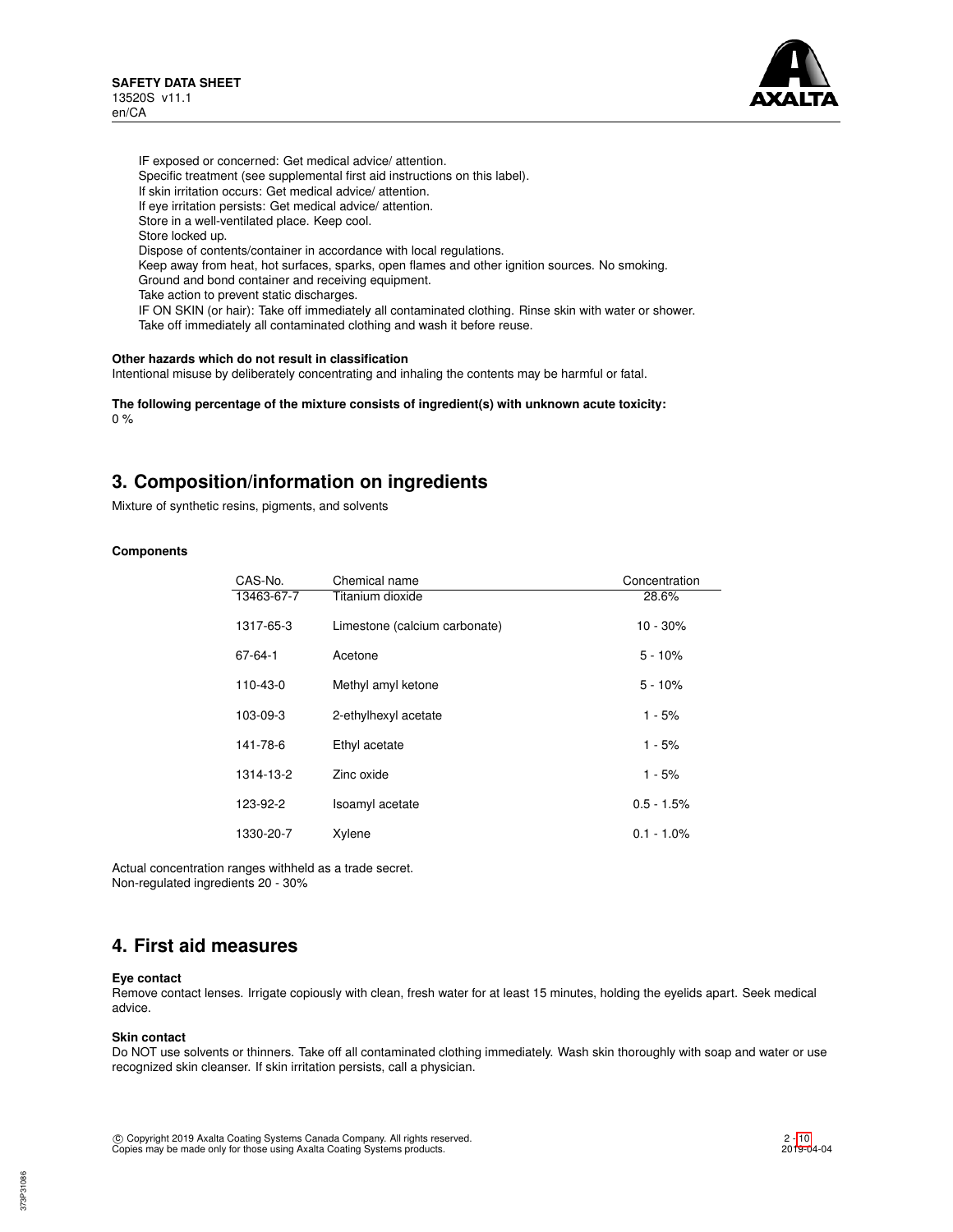

## **Inhalation**

Avoid inhalation of vapour or mist. Move to fresh air in case of accidental inhalation of vapours. If breathing is irregular or stopped, administer artificial respiration. If unconscious place in recovery position and seek medical advice. If symptoms persist, call a physician.

## **Ingestion**

If swallowed, seek medical advice immediately and show this safety data sheet (SDS) or product label. Do NOT induce vomiting. Keep at rest.

### **Most Important Symptoms/effects, acute and delayed**

### **Inhalation**

May cause nose and throat irritation. May cause nervous system depression characterized by the following progressive steps: headache, dizziness, nausea, staggering gait, confusion, unconsciousness. Reports have associated repeated and prolonged overexposure to solvents with permanent brain and nervous system damage. If this product mixed with an isocyanate activator/hardener (see SDS for the activator), the following health effects may apply: Exposure to isocyanates may cause respiratory sensitization. This effect may be permanent. Symptoms include an asthma-like reaction with shortness of breath, wheezing, cough or permanent lung sensitization. This effect may be delayed for several hours after exposure. Repeated overexposure to isocyanates may cause a decrease in lung function, which may be permanent. Individuals with lung or breathing problems or prior reactions to isocyanates must not be exposed to vapors or spray mist of this product.

#### **Ingestion**

May result in gastrointestinal distress.

#### **Skin or eye contact**

May cause irritation or burning of the eyes. Repeated or prolonged liquid contact may cause skin irritation with discomfort and dermatitis. If this product is mixed with an isocyanate, skin contact may cause sensitization.

### **Indication of Immediate medical attention and special treatment needed if necessary**

No data available on the product. See section 3 and 11 for hazardous ingredients found in the product.

## **5. Firefighting measures**

#### **Suitable extinguishing media**

Universal aqueous film-forming foam, Carbon dioxide (CO2), Dry chemical

## **Extinguishing media which shall not be used for safety reasons**

High volume water jet

## **Hazardous combustion products**

CO, CO2, smoke, and oxides of any heavy metals that are reported in "Composition, Information on Ingredients" section.

## **Fire and Explosion Hazards**

Flammable liquid. Vapor/air mixture will burn when an ignition source is present.

## **Special Protective Equipment and Fire Fighting Procedures**

Full protective flameproof clothing should be worn as appropriate. Wear self-contained breathing apparatus for firefighting if necessary. In the event of fire, cool tanks with water spray. Do not allow run-off from fire fighting to enter public sewer systems or public waterways.

## **6. Accidental release measures**

#### **Procedures for cleaning up spills or leaks**

Ventilate area. Remove sources of ignition. Prevent skin and eye contact and breathing of vapor. If the material contains, or is mixed with an isocyanate activator/hardener: Wear a positive-pressure, supplied-air respirator (NIOSH approved TC-19C), eye protection, gloves and protective clothing. Pour liquid decontamination solution over the spill and allow to sit at least 10 minutes. Typical decontamination solutions for isocyanate containing materials are: 20% Surfactant (Tergitol TMN 10) and 80% Water OR 0 -10% Ammonia, 2-5% Detergent and Water (balance) Pressure can be generated. Do not seal waste containers for 48 hours to allow C02 to vent. After 48 hours, material may be sealed and disposed of properly. If material does not contain or is not mixed with an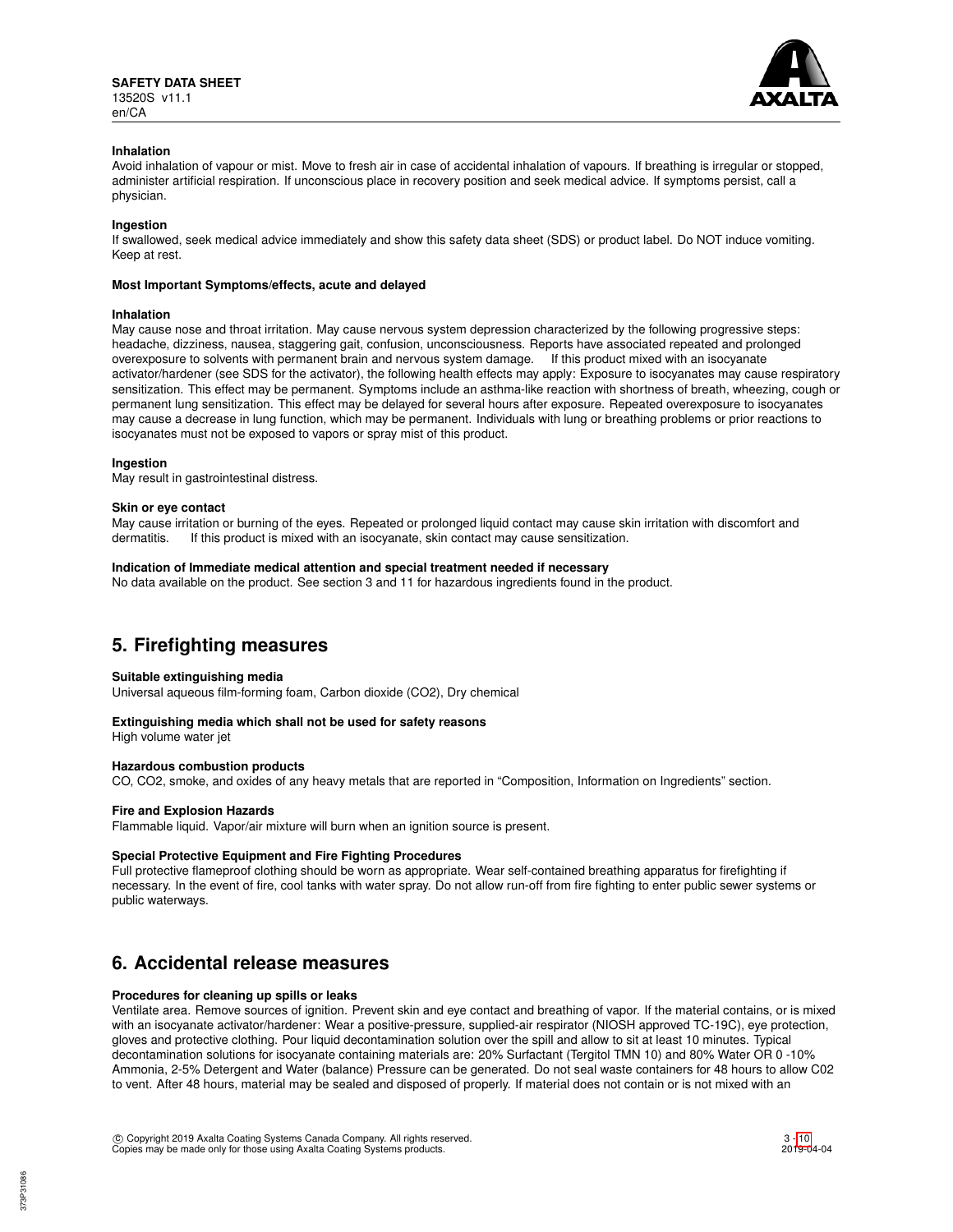

isocyanate activator/hardener: Wear a properly fitted air-purifying respirator with organic vapor cartridges (NIOSH approved TC-23C), eye protection, gloves and protective clothing. Confine, remove with inert absorbent, and dispose of properly.

### **Environmental precautions**

Do not let product enter drains. Notify the respective authorities in accordance with local law in the case of contamination of rivers, lakes or waste water systems.

## **7. Handling and storage**

#### **Precautions for safe handling**

Observe label precautions. Keep away from heat, sparks, flame, static discharge and other sources of ignition. VAPORS MAY IGNITE EXPLOSIVELY. Vapors may spread long distances. Prevent buildup of vapors. Extinguish all pilot lights and turn off heaters, non-explosion proof electrical equipment and other sources of ignition during and after use and until all vapors are gone. Close container after each use. Ground containers when pouring. Wash thoroughly after handling and before eating or smoking. Do not store above 49 °C (120 °F). If material is a coating: do not sand, flame cut, braze or weld dry coating without a NIOSH approved air purifying respirator with particulate filters or appropriate ventilation , and gloves. Combustible dust clouds may be created where operations produce fine material (dust). Avoid formation of significant deposits of material as they may become airborne and form combustible dust clouds. Build up of fine material should be cleaned using gentle sweeping or vacuuming in accordance with best practices. Cleaning methods (e.g. compressed air) which can generate potentially combustible dust clouds should not be used.

### **Advice on protection against fire and explosion**

Solvent vapours are heavier than air and may spread along floors. Vapors may form explosive mixtures with air and will burn when an ignition source is present. Always keep in containers of same material as the original one. Never use pressure to empty container: container is not a pressure vessel. The accumulation of contaminated rags may result in spontaneous combustion. Good housekeeping standards and regular safe removal of waste materials will minimize the risks of spontaneous combustion and other fire hazards.

### **Storage**

#### **Requirements for storage areas and containers**

Observe label precautions. Store in a dry, well ventilated place away from sources of heat, ignition and direct sunlight. No smoking. Prevent unauthorized access. Containers which are opened must be carefully resealed and kept upright to prevent leakage.

#### **Advice on common storage**

Store separately from oxidizing agents and strongly alkaline and strongly acidic materials.

## **8. Exposure controls/personal protection**

## **Engineering controls and work practices**

Provide adequate ventilation.This should be achieved by a good general extraction and -if practically feasible- by the use of a local exhaust ventilation.If these are not sufficient to maintain concentrations of particulates and solvent vapour below the OEL, suitable respiratory protection must be worn.

#### **National occupational exposure limits**

| CAS-No.    | Chemical name                 | Source Time  | Type        | Value                 | Note              |
|------------|-------------------------------|--------------|-------------|-----------------------|-------------------|
| 13463-67-7 | Titanium dioxide              | OSHA 8 hr    | <b>TWA</b>  | 15 mg/m3              | <b>Total Dust</b> |
| 1317-65-3  | Limestone (calcium carbonate) | ACGIH 8 hr   | <b>TWA</b>  | $10 \,\mathrm{mq/m}$  |                   |
|            |                               | OSHA 8 hr    | <b>TWA</b>  | $15 \,\mathrm{mq/m}$  | <b>Total Dust</b> |
|            |                               | OSHA 8 hr    | <b>TWA</b>  | $5 \,\mathrm{mq/m}$ 3 | Respirable        |
|            |                               |              |             |                       | Dust              |
| 67-64-1    | Acetone                       | ACGIH 15 min | <b>STEL</b> | 750 ppm               |                   |
|            |                               | ACGIH 8 hr   | <b>TWA</b>  | $500$ ppm             |                   |
|            |                               | OSHA 8 hr    | <b>TWA</b>  | 1,000 ppm             |                   |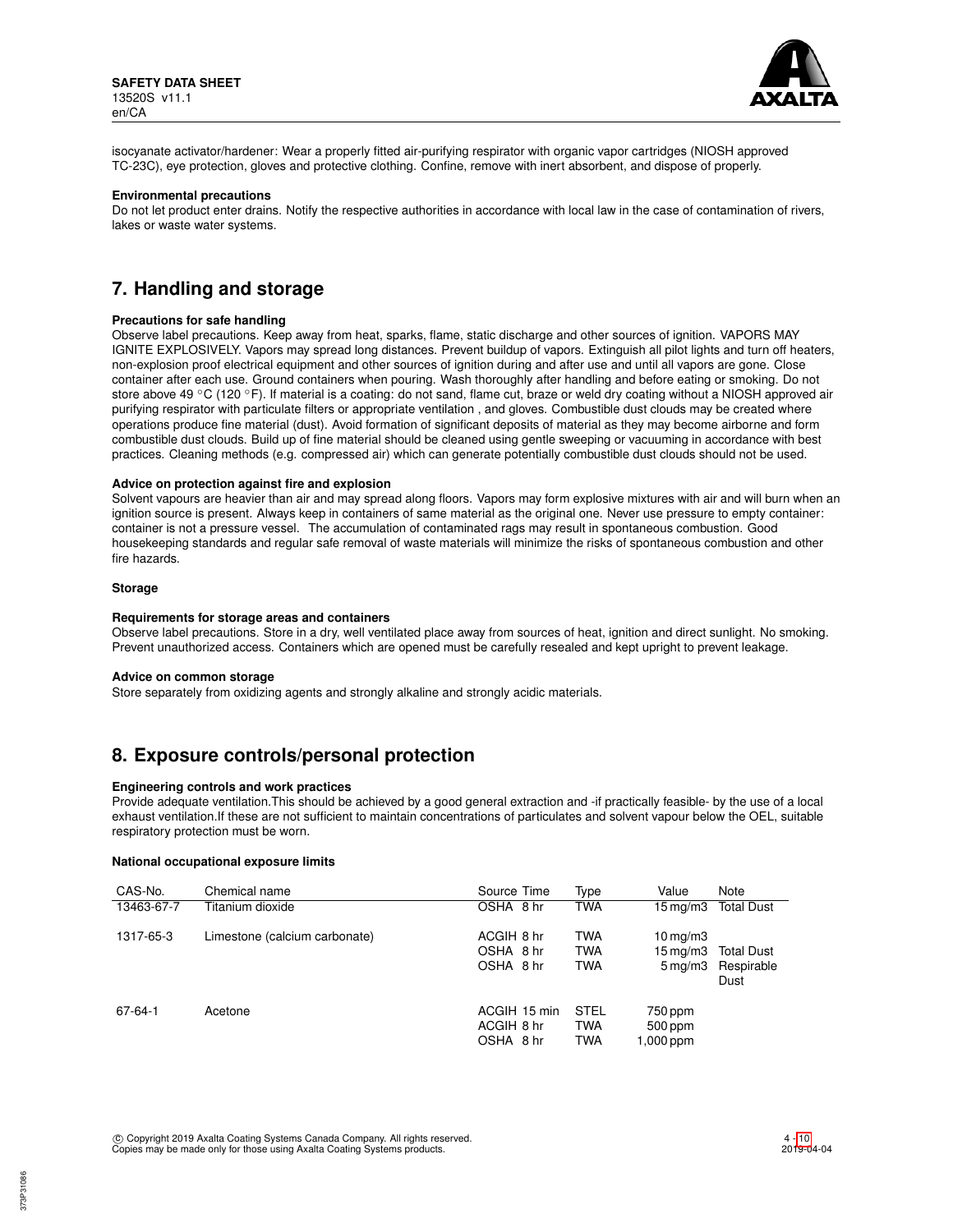**SAFETY DATA SHEET** 13520S v11.1

en/CA



| CAS-No.   | Chemical name      | Source Time                             | Type                             | Value                             | Note               |
|-----------|--------------------|-----------------------------------------|----------------------------------|-----------------------------------|--------------------|
| 110-43-0  | Methyl amyl ketone | ACGIH 8 hr                              | TWA                              | 50 ppm                            |                    |
|           |                    | OSHA 8 hr                               | <b>TWA</b>                       | $100$ ppm                         |                    |
| 141-78-6  | Ethyl acetate      | ACGIH 8 hr                              | TWA                              | $400$ ppm                         |                    |
|           |                    | OSHA 8 hr                               | <b>TWA</b>                       | $400$ ppm                         |                    |
| 1314-13-2 | Zinc oxide         | ACGIH 15 min                            | <b>STEL</b>                      | $10 \,\mathrm{mg/m}$              | Respirable<br>Dust |
|           |                    | ACGIH 8 hr                              | <b>TWA</b>                       | $2 \,\mathrm{mg/m}$               | Respirable<br>Dust |
|           |                    | OSHA 8 hr                               | TWA                              | $15 \,\mathrm{mg/m3}$             | <b>Total Dust</b>  |
|           |                    | OSHA 8 hr                               | <b>TWA</b>                       | $5 \,\mathrm{mg/m}$               | Respirable<br>Dust |
| 123-92-2  | Isoamyl acetate    | ACGIH 8 hr                              | TWA                              | 50 ppm                            |                    |
|           |                    | OSHA 8 hr                               | <b>TWA</b>                       | 100 ppm                           |                    |
| 1330-20-7 | Xylene             | ACGIH 15 min<br>ACGIH 8 hr<br>OSHA 8 hr | <b>STEL</b><br><b>TWA</b><br>TWA | 150 ppm<br>$100$ ppm<br>$100$ ppm |                    |

## **Glossary**

CEIL Ceiling exposure limit

STEL Short term exposure limit

TWA Time weighted average

TWAE Time-Weighted Average

## **Protective equipment**

Personal protective equipment should be worn to prevent contact with eyes, skin or clothing.

## **Respiratory protection**

Do not breathe vapors or mists. When this product is used with an isocyanate activator/hardener, wear a positive-pressure, supplied-air respirator (NIOSH approved TC-19C) while mixing activator/hardener with paint, during application and until all vapors and spray mist are exhausted. If product is used without isocyanate activator/hardener, a properly fitted air-purifying respirator with organic vapor cartridges (NIOSH TC-23C) and particulate filter (NIOSH TC-84A) may be used. Follow respirator manufacturer's directions for respirator use. Do not permit anyone without protection in the painting area. Refer to the hardener/activator label instructions and SDS for further information. Individuals with history of lung or breathing problems or prior reaction to isocyanates should not use or be exposed to this product if mixed with isocyanate activators/hardeners.

## **Eye protection**

Desirable in all industrial situations. Goggles are preferred to prevent eye irritation. If safety glasses are substituted, include splash guard or side shields.

## **Skin and body protection**

Neoprene gloves and coveralls are recommended.

#### **Hygiene measures**

Wash skin thoroughly with soap and water or use recognized skin cleanser. Do NOT use solvents or thinners.

### **Environmental exposure controls**

Do not let product enter drains.

## **9. Physical and chemical properties**

## **Appearance**

**Form:** liquid **Colour:** grey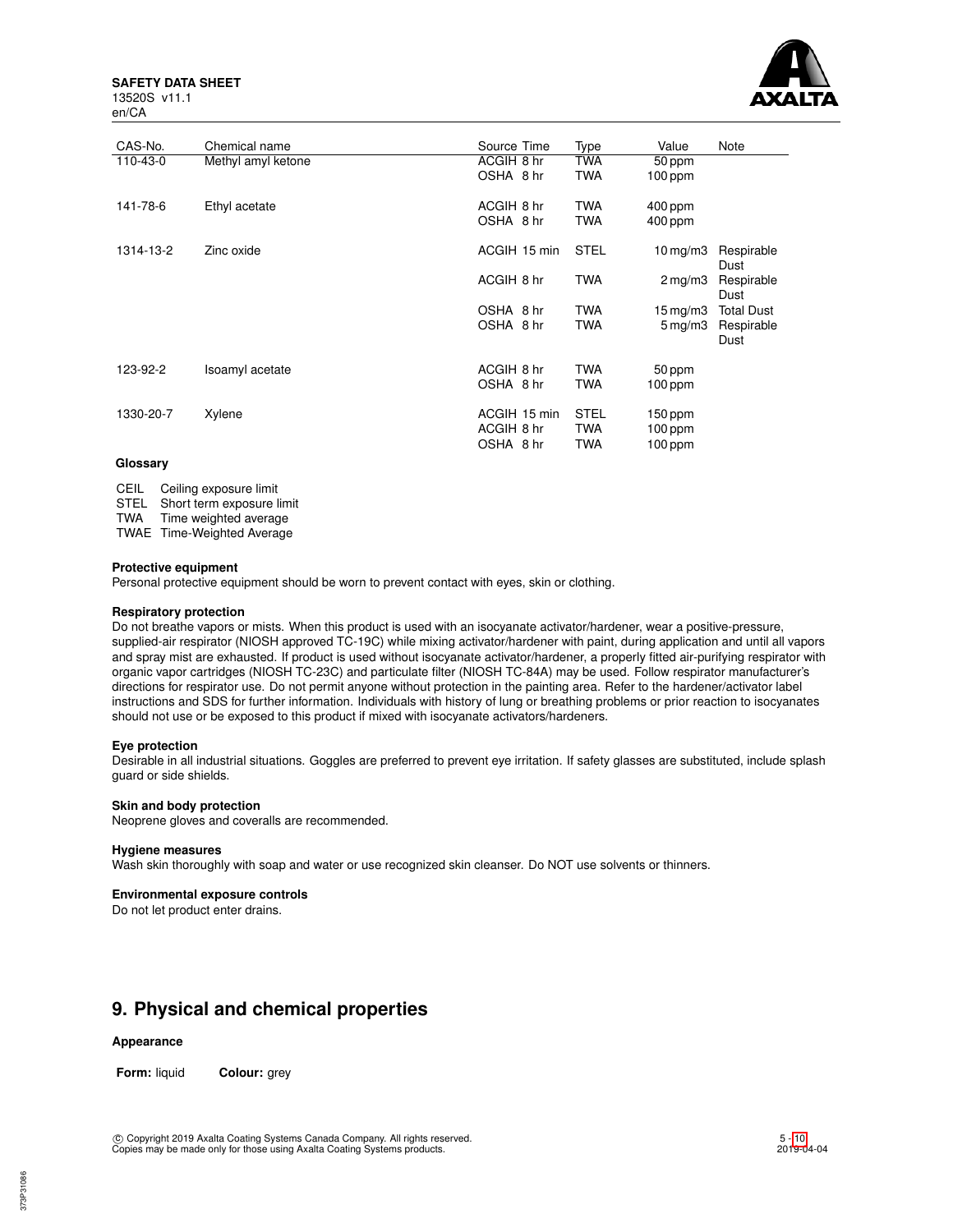

| 1.1%              |                  |
|-------------------|------------------|
| 12.8%             |                  |
| Slower than Ether |                  |
| 23.9 hPa          |                  |
| moderate          |                  |
| 3.9               |                  |
| $56^{\circ}$ C    |                  |
| $-95 - 1843$ °C   |                  |
| 12.79             |                  |
| 1.53              |                  |
| 45.68%            |                  |
| 24.53%            |                  |
| 54.32%            |                  |
| 75.48%            |                  |
| Not applicable    |                  |
| No data available |                  |
| 268 °C            | <b>DIN 51794</b> |
| Not applicable.   |                  |
| Not applicable.   | ISO 2431-1993    |
|                   |                  |

## **10. Stability and reactivity**

## **Stability**

## Stable

## **Conditions to avoid**

Stable under recommended storage and handling conditions (see section 7).

#### **Materials to avoid**

None reasonably foreseeable.

## **Hazardous decomposition products**

When exposed to high temperatures may produce hazardous decomposition products such as carbon monoxide and dioxide, smoke, oxides of nitrogen.

## **Hazardous Polymerization**

Will not occur.

## **Sensitivity to Static Discharge**

Solvent vapors in air may explode if static grounding and bonding is not used during transfer of this product.

## **Sensitivity to Mechanical Impact**

None known.

## **11. Toxicological information**

## **Information on likely routes of exposure**

#### **Inhalation**

May cause nose and throat irritation. May cause nervous system depression characterized by the following progressive steps: headache, dizziness, nausea, staggering gait, confusion, unconsciousness. Reports have associated repeated and prolonged overexposure to solvents with permanent brain and nervous system damage. If this product mixed with an isocyanate activator/hardener (see SDS for the activator), the following health effects may apply: Exposure to isocyanates may cause respiratory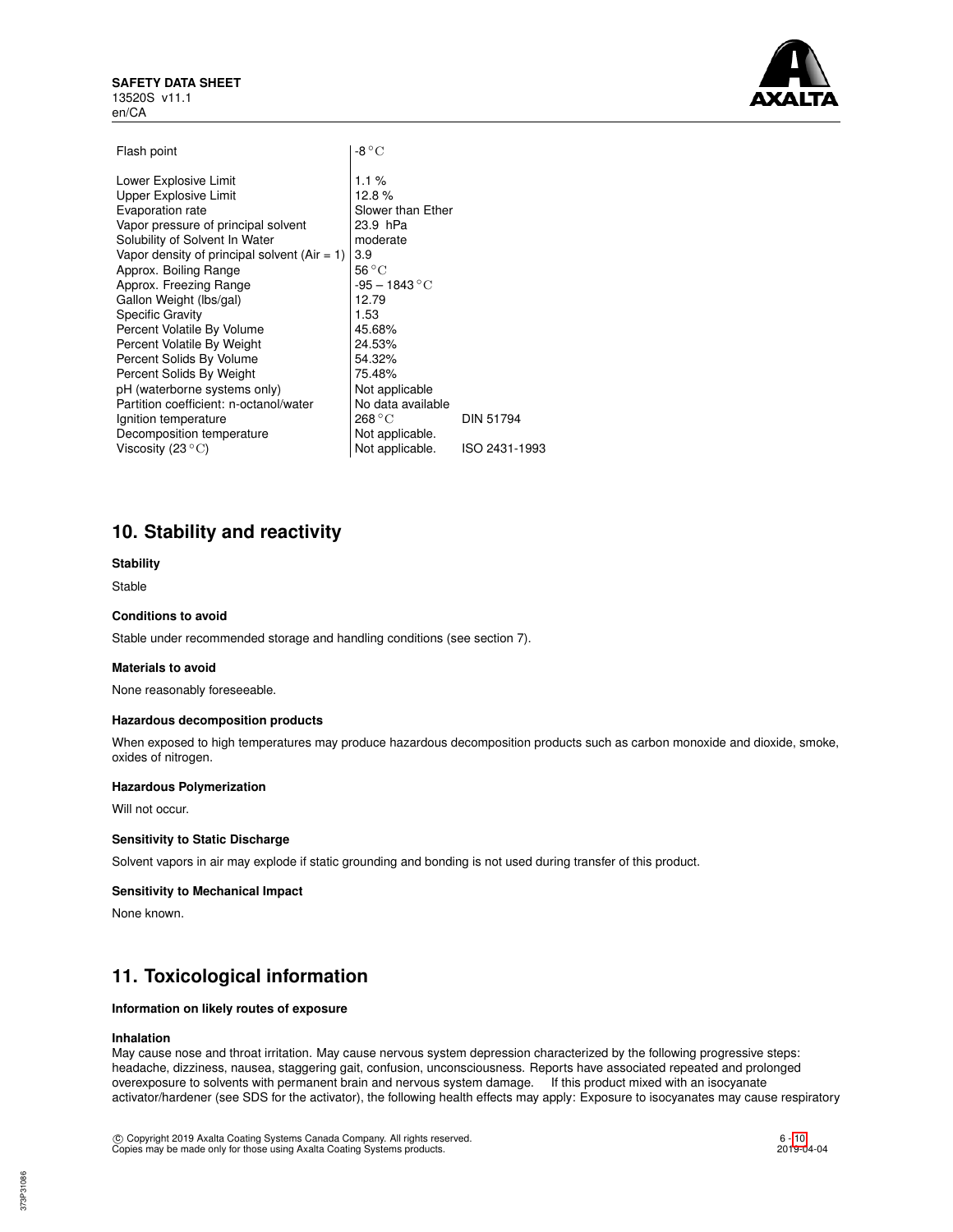

sensitization. This effect may be permanent. Symptoms include an asthma-like reaction with shortness of breath, wheezing, cough or permanent lung sensitization. This effect may be delayed for several hours after exposure. Repeated overexposure to isocyanates may cause a decrease in lung function, which may be permanent. Individuals with lung or breathing problems or prior reactions to isocyanates must not be exposed to vapors or spray mist of this product.

### **Ingestion**

May result in gastrointestinal distress.

#### **Skin or eye contact**

May cause irritation or burning of the eyes. Repeated or prolonged liquid contact may cause skin irritation with discomfort and dermatitis.

#### **Delayed and immediate effects and also chronic effects from short and long term exposure:**

#### **Acute oral toxicity** not hazardous

**Acute dermal toxicity** not hazardous

**Acute inhalation toxicity**

not hazardous

% of unknown composition: 0 %

## **Skin corrosion/irritation**

| Limestone (calcium carbonate) Category 2 |            |
|------------------------------------------|------------|
| Acetone                                  | Category 3 |
| 2-ethylhexyl acetate                     | Category 2 |
| Ethyl acetate                            | Category 3 |
| Isoamyl acetate                          | Category 3 |
| Xylene                                   | Category 2 |
|                                          |            |

## **Serious eye damage/eye irritation**

| Limestone (calcium carbonate) Category 2A |             |
|-------------------------------------------|-------------|
| Acetone                                   | Category 2A |
| 2-ethylhexyl acetate                      | Category 2B |
| Ethyl acetate                             | Category 2A |
| Xylene                                    | Category 2A |
|                                           |             |

## **Respiratory sensitisation**

Not classified according to GHS criteria

### **Skin sensitisation**

Not classified according to GHS criteria

#### **Germ cell mutagenicity**

Not classified according to GHS criteria

**Carcinogenicity**

Titanium dioxide Category 2

**Toxicity for reproduction** Not classified according to GHS criteria

**Target Organ Systemic Toxicant - Single exposure** Not classified according to GHS criteria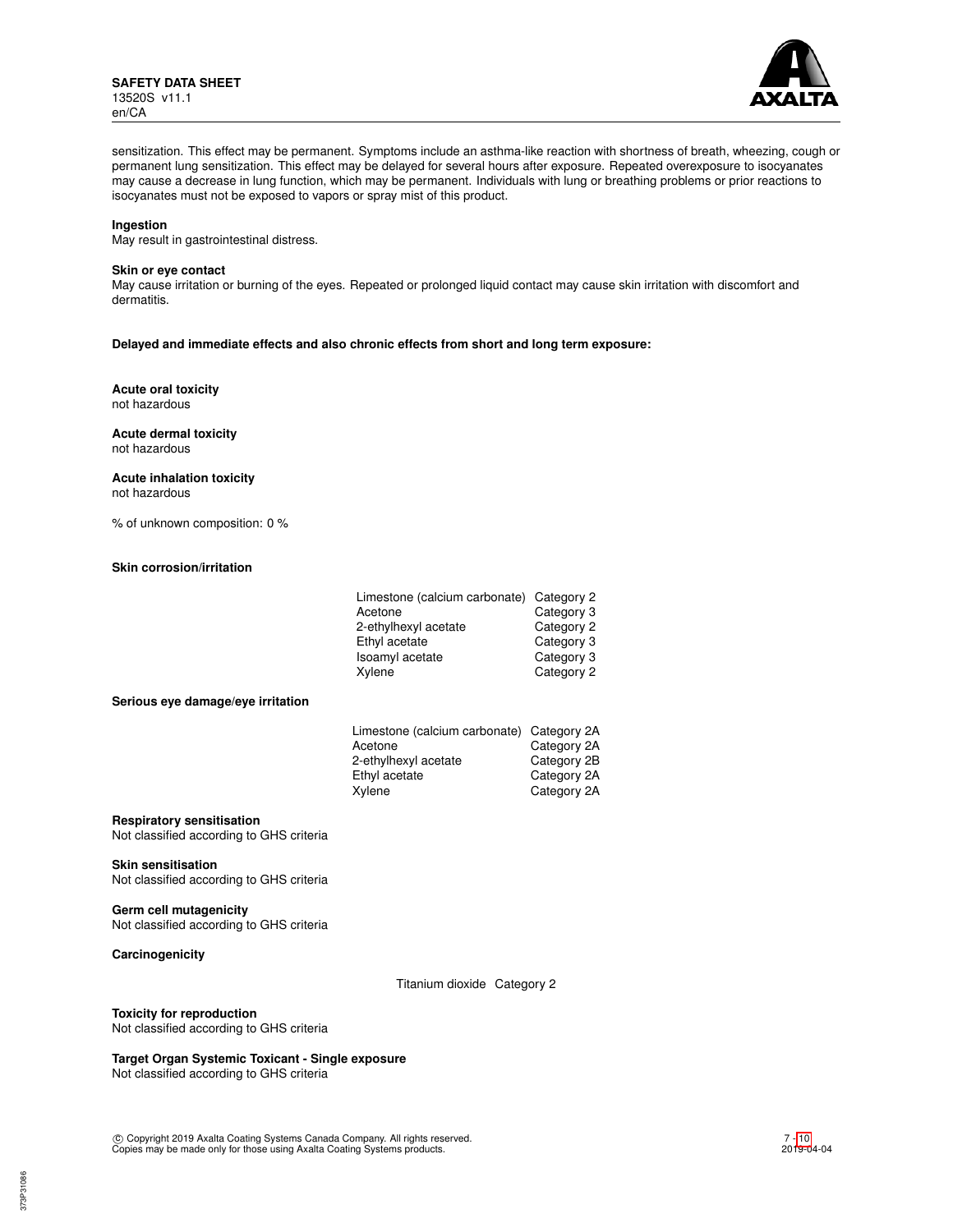

## **Target Organ Systemic Toxicant - Repeated exposure**

Not classified according to GHS criteria

## **Aspiration toxicity**

Not classified according to GHS criteria

## **Numerical measures of toxicity (acute toxicity estimation (ATE),etc. )**

No information available.

## **Symptoms related to the physical, chemical and toxicological characteristics**

Exposure to component solvents vapours concentration in excess of the stated occupational exposure limit may result in adverse health effect such as mucous membrane and respiratory system irritation and adverse effect on kidney, liver and central nervous system. Symptoms and signs include headache, dizziness, fatigue, muscular weakness, drowsiness and in extreme cases, loss of consciousness. Through skin resorbtion, solvents can cause some of the effects described here. Repeated or prolonged contact with the preparation may cause removal of natural fat from the skin resulting in non-allergic contact dermatitis and absorption through the skin. The liquid splashed in the eyes may cause irritation and reversible damage.

## **12. Ecological information**

There are no data available on the product itself. The product should not be allowed to enter drains or watercourses.

## **13. Disposal considerations**

## **Provincial Waste Classification**

Check appropriate provincial and local waste disposal regulations for proper classifications.

#### **Waste Disposal Method**

Do not allow material to contaminate ground water systems. Incinerate or otherwise dispose of waste material in accordance with Federal, State, Provincial, and local requirements. Do not incinerate in closed containers.

## **14. Transport information**

**International transport regulations**

| <b>IMDG (Sea transport)</b><br>UN number:<br>Proper shipping name:               | 1263<br>PAINT                   |
|----------------------------------------------------------------------------------|---------------------------------|
| Hazard Class:<br>Subsidiary Hazard Class:<br>Packing group:<br>Marine Pollutant: | 3<br>Not applicable.<br>н<br>no |
| ICAO/IATA (Air transport)<br>UN number:<br>Proper shipping name:                 | 1263<br>PAINT                   |
| Hazard Class:<br>Subsidiary Hazard Class:<br>Packing group:                      | 3<br>Not applicable.<br>н       |
| TDG<br>UN number:<br>Proper shipping name:                                       | 1263<br>PAINT                   |
| Hazard Class:<br>Subsidiary Hazard Class:<br>Packing group:                      | 3<br>Not applicable.<br>н       |
|                                                                                  |                                 |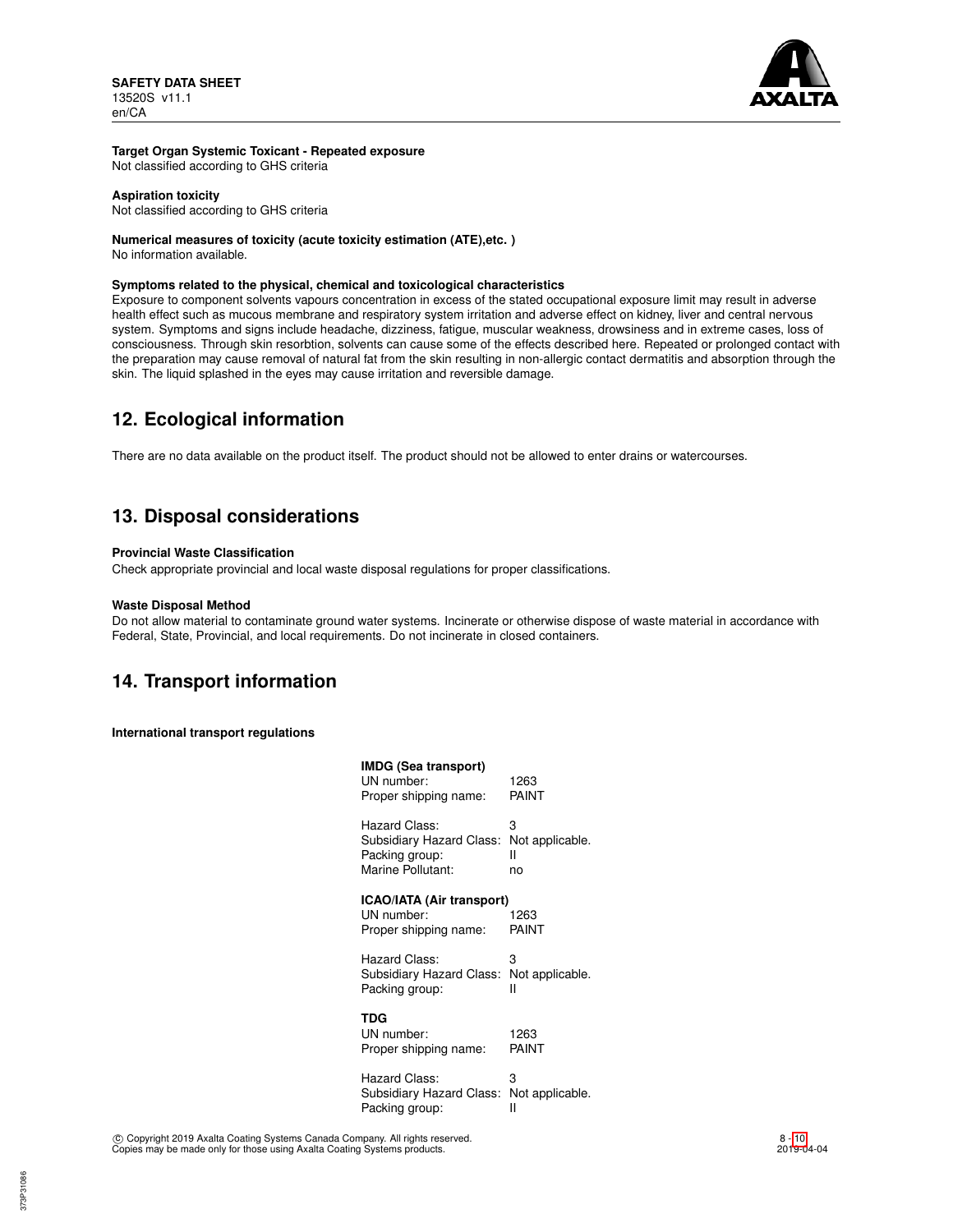

## **Matters needing attention for transportation**

Confirm that there is no breakage, corrosion, or leakage from the container before shipping. Be sure to prevent damage to cargo by loading so as to avoid falling, dropping, or collapse. Ship in appropriate containers with denotation of the content in accordance with the relevant statutes and rules.

# **15. Regulatory information**

## **TSCA Status**

In compliance with TSCA Inventory requirements for commercial purposes.

## **DSL Status**

All components of the mixture are listed on the DSL.

#### **Photochemical Reactivity**

Non-photochemically reactive

## **Regulatory information**

|                  |                                 |      |     |            |           | <b>EPCRA</b>     |     | CERCLA  | CAA        |
|------------------|---------------------------------|------|-----|------------|-----------|------------------|-----|---------|------------|
|                  | CAS # Ingredient                |      | 302 | <b>TPQ</b> | RQ.       | 311/312          | 313 | RQ(lbs) | <b>HAP</b> |
|                  | 13463-67-7 Titanium dioxide     |      | N   | ΝR         | <b>NR</b> | А                | N   | ΝR      | N          |
|                  | 1317-65-3 Limestone<br>(calcium | car- | N   | <b>NR</b>  | <b>NR</b> | N                | N   | ΝR      | N          |
|                  | bonate)                         |      |     |            |           |                  |     |         |            |
| 67-64-1          | Acetone                         |      | N   | NR.        | <b>NR</b> | A.C.F            | N   | 5.000   | N          |
|                  | 110-43-0 Methyl amyl ketone     |      | N   | <b>NR</b>  | <b>NR</b> | A,C,F            | N   | ΝR      | N          |
|                  | 103-09-3 2-ethylhexyl acetate   |      | N   | <b>NR</b>  | <b>NR</b> | A.F              | N   | ΝR      | N          |
|                  | 141-78-6 Ethyl acetate          |      | N   | <b>NR</b>  | <b>NR</b> | C.F              | N   | ΝR      | N          |
|                  | 1314-13-2 Zinc oxide            |      | N   | <b>NR</b>  | NR.       | A, C, F, N, P, R | Y   | 1,000   | N          |
|                  | 123-92-2 Isoamyl acetate        |      | N   | <b>NR</b>  | <b>NR</b> | NA               | N   | 5.000   | N          |
| 1330-20-7 Xylene |                                 |      | N   | <b>NR</b>  | <b>NR</b> | A.C.F            | Υ   | 100     | Υ          |

## **Key:**

| <b>EPCRA</b>                                     | Emergency Planning and Community Right-to-know Act (aka Title III, SARA)                                                                                                                                                                       |                                            |  |
|--------------------------------------------------|------------------------------------------------------------------------------------------------------------------------------------------------------------------------------------------------------------------------------------------------|--------------------------------------------|--|
| 302                                              | Extremely hazardous substances                                                                                                                                                                                                                 |                                            |  |
| $311/312$ Categories $F =$ Fire Hazard           | $R =$ Reactivity Hazard<br>$P =$ Pressure Related Hazard                                                                                                                                                                                       | $A = Acute$ Hazard<br>$C =$ Chronic Hazard |  |
| 313 Information                                  | Section 313 Supplier Notification - The chemicals listed above with<br>a 'Y' in the 313 column are subject to reporting requirements of<br>Section 313 of the Emergency Planning and Community<br>Right-to-Know act of 1986 and of 40 CFR 372. |                                            |  |
| CERCLA<br><b>HAP</b><br>TPQ<br>RQ.<br>NA.<br>NR. | Comprehensive Emergency Response, Compensation and Liability Act of 1980.<br>Listed as a Clean Air Act Hazardous Air Pollutant.<br>Threshold Planning Quantity.<br><b>Reportable Quantity</b><br>not available<br>not regulated                |                                            |  |

## **16. Other information**

HMIS rating H: 2 F: 3 R: 0